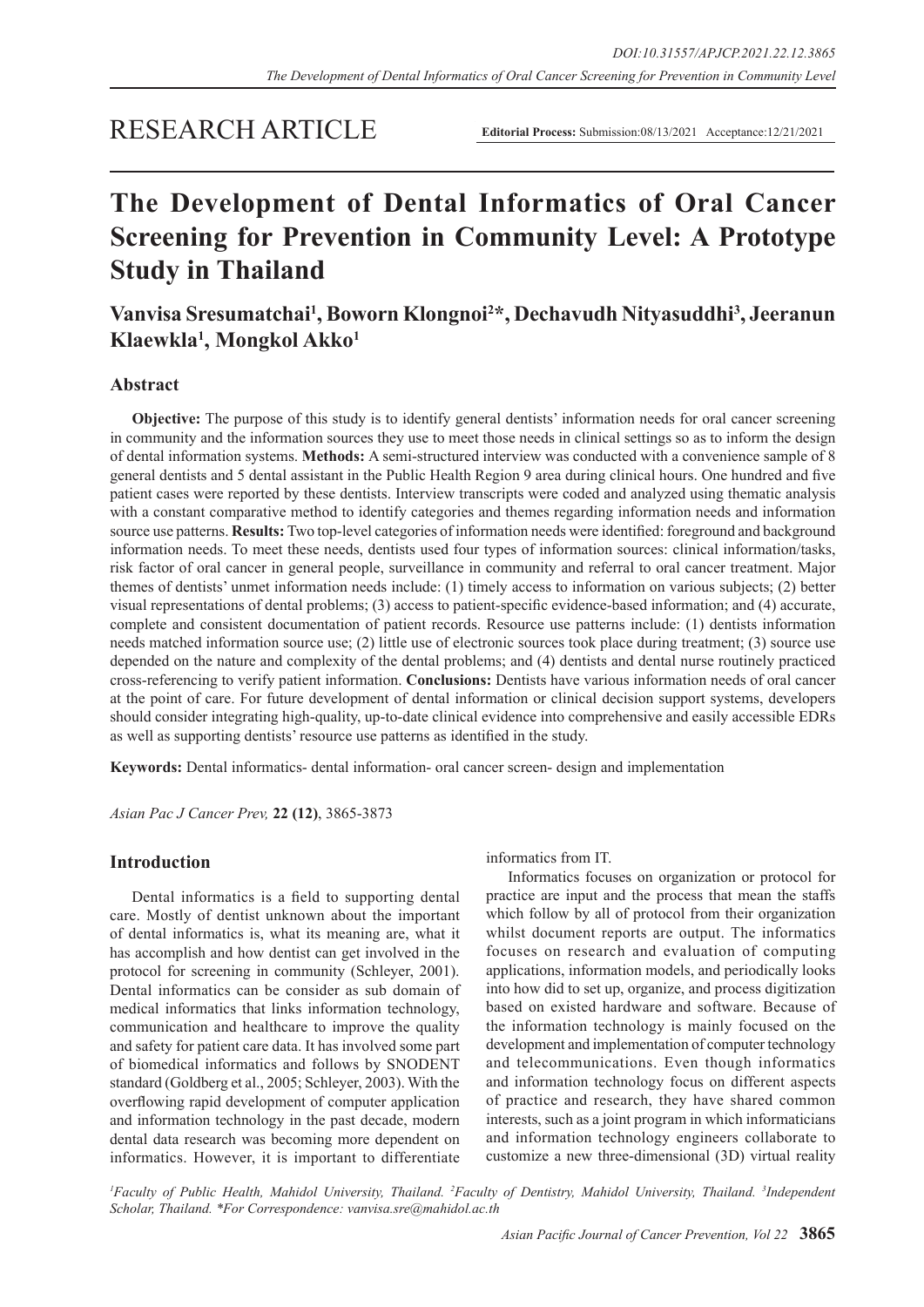#### *Vanvisa Sresumatchai et al*

system for training preclinical dental students. Therefore, dental information technology (d-IT) research could be considered as a subcategory of dental informatics (DI).

In Thailand, Goal 3 is to "Ensure healthy lives and promote wellbeing for all at all ages" from Sustainable Development Goals (SDGs) has been well-established, This presents an opportunity for eHealth to support a comprehensive and coherent approach to health and support integrated, people centered health services. The notion aligns with Thailand 4.0 (Jones and Pimdee, 2017), a policy that is pushing new economic growth and affecting a new way of life in all areas of society. The technology was bringing to support in Thai health system is necessary to set a common guideline for action. For new learning processes create a modern working model on healthcare and are driven quickly. That is a challenging context for Thailand to elevate facilities, fast and accurate service to public health. Thailand 4.0 to Health 4.0 (Estrela et al., 2019) is the essential to integrate eHealth Strategy into a framework of health for moving in the same direction in order to be successful in the long run. The one purpose of eHealth strategy development in Thailand move forward through senior executives and relevance partnership understanding strategic goals of eHealth, which will bring information and communication technology to increase the quality and efficiency of medical and public health services to the maximum benefit of the people (Witoolkollachit, 2017). Singapore leads the report's Networked Readiness Index, followed by Finland, Sweden, Norway and the United States. The10 top five in the region in terms of overall ICT readiness remain China, Malaysia, Mongolia, Sri Lanka, and Thailand, as in 2015. The group of emerging and developing Asian countries has been both moving up and converging since 2012. Individual usage in the region is still one of the lowest in the world, but has been growing strongly in recent years (Dafny, February 16, 2017).

Oral cancer (ICD C00-C06) satisfies the criteria for a suitable disease for screening1 in several regions of the world. Internationally, oral cancer in ICD 10<sup>th</sup> edition for coding C00-08 accounted for 300,373 new cancer cases and 145,353 cancer deaths in 2012 (Auluck et al., 2012) while, oral cancer is predominantly diagnosed among males, it can be as common or even more common in females than in males, in many South East Asia: SEA populations (Vatanasapt et al., 2011). All of the 11 countries within the SEA region, Singapore, Thailand, Philippines, Vietnam and Malaysia are the only countries that have population-based cancer registries. The reports from Singapore and Thailand's registries were the most up-to-date with the last report dated 2015, with reporting periods until 2014 and 2012, respectively (Cheong et al., 2017; Virani et al., 2017). From the data on oral cancer specifically, these data were available from Thailand, Philippines and Malaysia registries in the last reporting periods, the latest data for Singapore were not available and data on oral cancer were last reported for 2003–2007 (Cheong et al., 2017). In the north part of Thailand, risk factor exposure was related to gender and age of the patients for the both from tobacco smoking and alcohol consumption were more chewing was frequently observed

from males, whereas the betel quid chewing was more in females (Komolmalai et al., 2015). On the 5-year survival rate for oral cancer in most countries is approximately 50% (Johnson et al., 2011). From the study in some Asian countries indicate survival rates ranging from 38%-42% in India and 61% in Taiwan (Rapidis et al., 2009).

The computer application of bioinformatics is a combination between biology and information technology. The discipline encompasses many computational tools and methods used to manage, analyze, and manipulate large sets of biological data (Fulekar and Sharma, 2008). Form which Hwa A. Lim, bioinformatics is the new subject that is concerned with the collection and analysis of genetic data and its dissemination to the research community. Meanwhile, Dental informatics (DI) was described as "the application of computer and information science to improve dental practice, research, education and management", is a relatively new discipline that has significant potential in supporting the research and education of dental science (Schleyer and Spallek, 2001; Schleyer, 2003). DI can be included a sub-domain of medical informatics (MI), therefore the development of DI to a certain boundary on MI. Regardless of the fact that DI and MI distribute common characteristics in medical research, it is worth having independent investigations focusing on DI itself.

# **Materials and Methods**

#### *Method*

To develop a dental information system, determine the oral cancer screening in community analysis to be utilized in the performance of prevention oral cancer integrated with information technology. This research was developed in accordance with the System Development Life Cycle - SDLC, using the following three steps. Step one System analysis: developer performed a systems and procedural analysis of the existing system to determine scope of the development. This step provided the development team with important information about the user requirements in this step can two sub-step following areas of system requirements determinations are factfinding and information gathering for analysis of the existing problem to new solve in dental work of oral cancer screen. Requirements structuring for procedural analysis in new system requirement from the existing program in the old system which model chart of new system in the following areas: the structure and form of the dental workflow within the community hospital. Step two System design and development: The results from Step one which consists of sub-systems, were analyzed and used to in the design of the new information system which more accurately met the needs of the target users. The design process involved the following steps in the chart of workflow diagram present about people registrations, examination, diagnosis or additional diagnosis, treatment planning, surveillance, warning message. Context diagram present the top level of data flow diagram about all of the dental information system. The diagram was to present relationship of system to external environment. Dataflow diagram performed communication between the process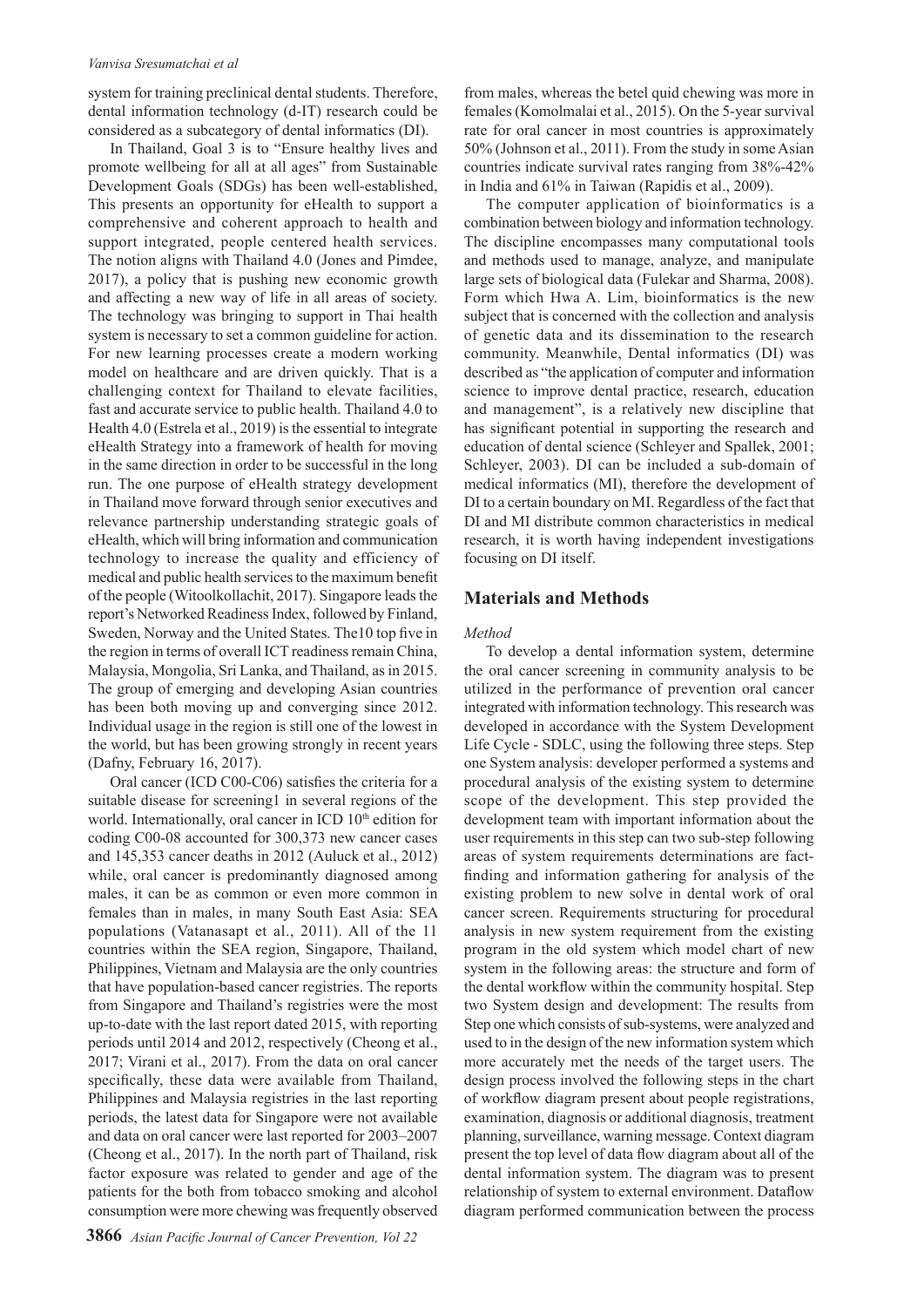#### *DOI:10.31557/APJCP.2021.22.12.3865*

#### *The Development of Dental Informatics of Oral Cancer Screening for Prevention in Community Level*

and internal or external environment. The data present about input data for each process and output data from the process of dental information system (oral cancer screen). This process were explain data record, delete data and edit data in the database which call data store for data flow diagram. Entity-relationship diagram or ER-model was the conceptual data modeling present entity relationship. It is tools for overall data simulation of dental information system which identify storage data in database of system. Step three System implementation: it was deployed for trial and evaluation as preparation with the application guide, system installation after that user questionnaire to evaluate satisfaction analysis and preparation of summary report. This research study involves the experimental development of a prototype oral cancer screen in dental information system. Judgment sampling was used to select the study subjects of dentists and dental assistant staff in community hospital. The sample consisted of 59 general dentists and 15 dental assistants system stakeholders considered representative of oral cancer screen in hospital community. The oral cancer screen web base application was installed at specific workstations associated with oral cancer screen within the Public Health Region area 9 in Northeast of Thailand. This study was approved by the Research Ethics Committee, Mahidol University.

#### *Protocol of oral cancer screen*

We applied an inductive analysis approach, grounded in the respondents' answers without any preconceived assumptions on the part of the researchers. Specifically, we used the thematic analysis method to analyze the interview transcripts. Thematic analysis is a method for identifying, analyzing and reporting patterns (themes) in oral cancer data and process for screening. In contrast to other qualitative methods, such as grounded theory or narrative analysis, thematic analysis is not wedded to any pre-existing theoretical framework; thus it can be used within different theoretical frameworks as either a realist or constructionist method.

We conducted the analysis following the methods of Braun and Clarke (Braun and Clarke, 2006). Two trained analysts open-coded the transcripts independently to identify categories regarding dentists' information needs and use of information sources, with special attention to their unmet information needs. They then compared the codes and reached consensus on coding discrepancies through discussion. Any code identified was matched with data extracts that demonstrated that code. All data extracts were then collated together within each code. One researcher then related data extracts within and across categories to identify potential themes, and the whole team systematically reviewed these themes to make sure that they worked in relation to both the coded extracts and the entire data set.

#### *Dental information design*

We analyzed the three categories of concerns and used the results to guide design of the new system in three steps, logical design, user interface design, and database design. The logical design of a system involves planning and mapping data flow and can be represented as context diagrams. For our system the data flow was mapped through the people enrollment process, the treatment phase and the reporting phase. People/Patient registration process: In the first step involves entry of provider information, people/ patient demographic data, risk factor of oral cancer and village health volunteer had to take care the people in village. The Dental Information System people/patient records are searchable from the patient's hospital number, first name, last name, identification (ID) number, and gender. The system records new entered data, edited information and clinical status updates which are automatically saved to the patient system. Oral cancer screening processes: in this process consists of five sub-processes: oral cancer screen by village health volunteer (S1), dental assistant (S2), dentists (S3), surveillance and treatment monitoring. Diagnosis process occurs in the examination room as the dentist performs the physical exam, takes the patient's history and reviews diagnostic tests. In this part of the process the patient's record is updated with data about disease history, changes in the dental or medical history and the review of current symptoms. The dental history of risk group contains data related to history of dental records is related to smoking, chewing tobacco or snuffing, alcohol consumption, betel quid consumption, long durations of sun exposure while working, denture wear for  $>1$  year, irritation of oral mucosa, and/or history of head and neck cancer. The treatment monitoring process involves follow-up care of the patient after the initial treatment intervention. Follow-up data collected in this process includes interval history and examination, surgical procedure follow-up, and monitoring of treatment side effects.

#### *Protocol of oral cancer screen*

Input can be divided into three levels in the process of screening for oral cancer. Level 1 village health volunteer(VHV) screening incorporates factors such as smoking/used to smoke, snuff (dry nasal tobacco)/ tobacco/used, chewing tobacco/chewing betel nuts/used, consuming alcohol, working in the sun on a regular basis, dentures for more than one year, and mouth ulcer. The questionnaire results from S1 will be used for level 2 dental nurse screening for risk people groups. In a community hospital (level 3), dentistry conduct oral examinations on people who have lesions, and the output covers the amount of oral screening and treatment from 1 to 3 as well as all of the surveillance questionnaires from each level.

#### *Web based system architecture of oral cancer screening*

For import patient database registry and management, a customized software module designed by the oral cancer screening program was added to the existing Health Information System (HIS) program from Public Health Region 9 data center. The web based application allowed data entry and retrieval regarding the risk factors recorded from S1 and S2 levels, characteristics of the lesions found in S2 and S3 levels, and the treatment received by each patient at the S3 level. Even at the most practical level, DSN stands for Domain Name System. DNS performs an essential lookup from a domain name for "ocphmodel.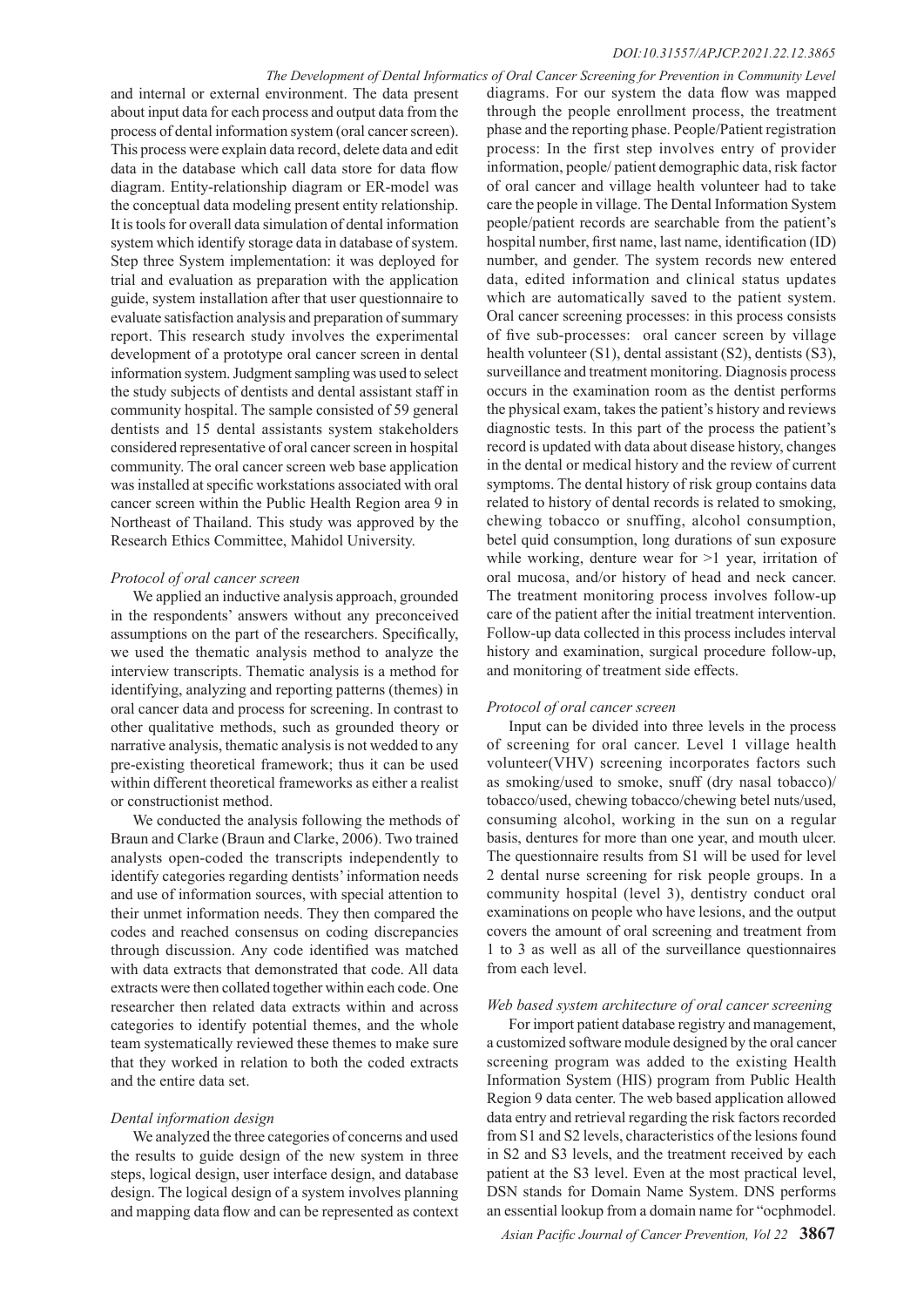#### *Vanvisa Sresumatchai et al*

dt.mahidol.ac.th" to a Mahidol University IP address, which is usually required for a computer to route a request to the appropriate server. Before going into the specifics of loading the HIS database, their dental required to take a step back as well as export data from the "OralCancer Maharat Model" to an existing OCPH system. The HIS database receives data from Load HIS, which includes information such as name, age, address, village, and village health volunteer (VHV) name. The oral cancer screen level 1(S1) through oral cancer screen level 1(S3) and oral potentially malignant disorder (OPMD) lesions surveillance for the part of screening, treatment, and follow up to use at hospital for patients with oral cancer would be included in the web-based application server for data entry about oral cancer screening online. According to my research, web-based applications include more databases to store dental data. Databases allow you to define dental data structures, contribute new data, query for existing data, updating and deleting existing data, computation across the data, and more. SQL databases, which stand for "Structured Query Language," keep data in tables that are linked together by common IDs, which are usually integers. A caching service is a simple key/value dental data store that allows you to save and retrieve data in less than O(1) time. Applications often use caching services to save the results of computations for oral cancer screening so that they can be retrieved from the cache rather than recomputing them the next time for dentistry and dental staffs. Job queues store a list of jobs that need to be run asynchronously.

# *Dental information design*

The Iterative and Incremental Development or SDLC will be utilized in five steps to produce dental information design for screening and monitoring oral cancer patients: planning, analysis, design, development, installation, and maintenance. Analysis for developing an information system for monitoring oral cancer risk groups is divided into two parts as follows: The first part present in Circle No. 1 was developed in an interactive manner that developed the oral cancer screening system. For the first year of the study effort, a pilot version used an on-site trial to examine data recording formats from primary, secondary, and tertiary screening. The pilot version focuses on the oral cancer screening and testing paradigm at the S1-S3 levels. The outer ring (number 2) in the second part will analyze the system with the connection point from the outer loop (as shown by the red arrow), and there are three steps that must be looped, repeated, and added, namely analysis (Analysis), design (Design), development (Development), and installation (Implementation) by starting the development of an information system to monitor oral cancer risk groups of the first cycle. After the implementation of the system development planning phase, the research team makes a plan, the number of iterations to and the system to be developed. This is done in the iterative and repetition of the system in the process of system analysis, design, development and installation. It will repeat the analysis point that appears an arrow dragged from the outer loop

**3868** *Asian Pacific Journal of Cancer Prevention, Vol 22*

is SDLC connected to the position of the analysis in the inner circle is an interactive system development. The community-level monitoring method for oral cancer is an analysis of the initial system, and it was discovered that it did not address surveillance for risk individuals groups in the community. System analysis and design for dental informatics on the deployment of oral cancer screening on the screening and warning system are included. Warning system, there are three levels of warning for risk groups to get oral cancer screening. Level 1st by sending warning messages to mobile phones of risk groups and family caregivers to participate in the oral cancer risk survey with VHV. In the case of risk groups failing to be evaluated at Tambon Health Promoting Hospital, the level 2nd system will send a reminder to attend an oral cancer screening with a dental nurse. The system has repeatedly alerted at the ending of level 3 for risk groups should have been examined for oral cancer at Tambon Health Promoting Hospital. In the event that there is a lesion of either PMD or oral cancer, dentists will be referred for treatment in the patient's treatment rights system, as well as establishing a network of doctors and dentists specializing in oral cancer. In the situation that the hospital still does not have a specialized medical team to conduct treatment, an e-referral method was designed to refer patients to other hospitals.

# **Results**

#### *Demographics*

Eight dentists and five dental assistant completed the study (5 males and 8 females). They were on average 45 years old (range: 30-55 years) and had been practicing for 20.7 years (range: 2-32 years). Eight of general dentists and five dental assistant used sometime an oral cancer screening practice management system for patient scheduling and welfare scheme.

# *Information needs of general dentists*

Dentists' information needs for oral cancer screening varied by nature and number depending on the oral cancer screening options and patient characteristics. For the 105 patient cases, dentists reported a total of 320 information needs (256 met needs and 64 unmet needs), averaging 3.1 per patient (range: 1 to 7).Two top-level categories of information needs with several subcategories emerged from the coding: background information needs and foreground information needs.

#### *Background information needs*

Dentists also inquired about issues beyond the medical or biological aspects of a dental problem. These information needs, such as population at risk, dental health behaviors and welfare scheme, though at the background of the current problem, are indispensable in helping dentists to reason about possible causes of the problem to make well-informed diagnoses and joint treatment decisions with patients.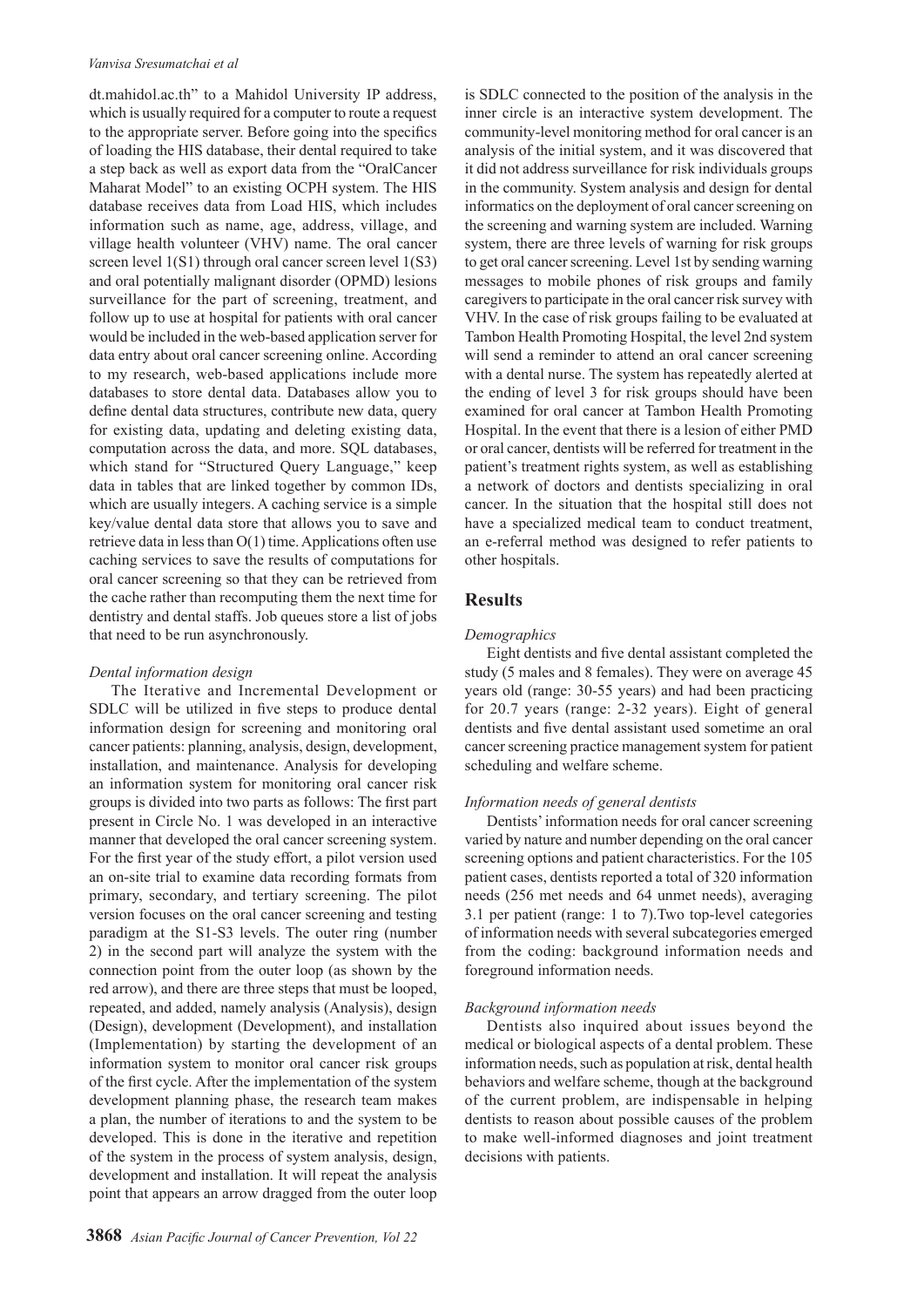#### *DOI:10.31557/APJCP.2021.22.12.3865*

*The Development of Dental Informatics of Oral Cancer Screening for Prevention in Community Level* Table 1. Information Needs of General Dentists during Oral Cancer Screening in the Study ( $n = 105$ ) Patient Cases

| where it intermanent for an $\sigma$ of the case of manual warming $\sigma$ and $\sigma$ are $\sigma$ and $\sigma$ and $\sigma$<br>$100 \mu$ and $200 \mu$ |               |                     |                           |                                                  |               |                     |                           |  |  |
|------------------------------------------------------------------------------------------------------------------------------------------------------------|---------------|---------------------|---------------------------|--------------------------------------------------|---------------|---------------------|---------------------------|--|--|
| Background<br>information needs                                                                                                                            | Total<br>case | Cases with<br>needs | Cases with<br>needs unmet | Foreground information needs                     | Total<br>case | Cases with<br>needs | Cases with<br>needs unmet |  |  |
| Population at risk for oral<br>cancer                                                                                                                      | 36            | 33 (92.3)%          | $3(8.10\%)$               | Chief complaint & symptoms                       | 55            | 55 (100%)           | $0(0\%)$                  |  |  |
| Welfare Scheme                                                                                                                                             | 17            | 12 (71.40%)         | $5(29.20\%)$              | Oral cancer screening options $\&$<br>procedures | 50            | 44 (88.20%)         | $6(12.50\%)$              |  |  |
| Service plan                                                                                                                                               | 11            | $11(100\%)$         | $0(0\%)$                  | Visual representation of problems                | 43            | $31(72.30\%)$       | $12(28.10\%)$             |  |  |
| Referral for treatment                                                                                                                                     | 8             | $8(100\%)$          | $0(0\%)$                  | Surveillance                                     | 41            | 36 (88.10%)         | $5(12.40\%)$              |  |  |
| Dental health behavior                                                                                                                                     | 8             | $7(87.50\%)$        | $1(22.50\%)$              | Effect of oral cancer screening                  | 15            | $12(80.10\%)$       | $3(20.20\%)$              |  |  |
| Access to resources                                                                                                                                        | 8             | $4(50.20\%)$        | $4(50.10\%)$              | Warning for next follow-up                       | 9             | $9(100\%)$          | $0(0\%)$                  |  |  |



Figure 1. Oral Cancer Screening Framework

#### *Foreground information needs*

Information needs in this category refer to the questions or concerns a dentist had regarding the medical or technical for oral cancer screening aspects of the current dental disease or condition at hand, such as the symptoms, treatment options/procedures, effect of treatment and warning for next follow-up.

#### *Database Design*

PhpMyAdmin software was used to create the database which was named "OCPH.mdb" and consisted of a series of data tables organized in relational database .The results of the oral cancer screening route were used to construct an information system called "DICOCS" (Dental Informatics for Oral Cancer and Surveillance).The design of the information storage system for oral cancer screening in



Figure 2. System Architecture of Oral Cancer Screening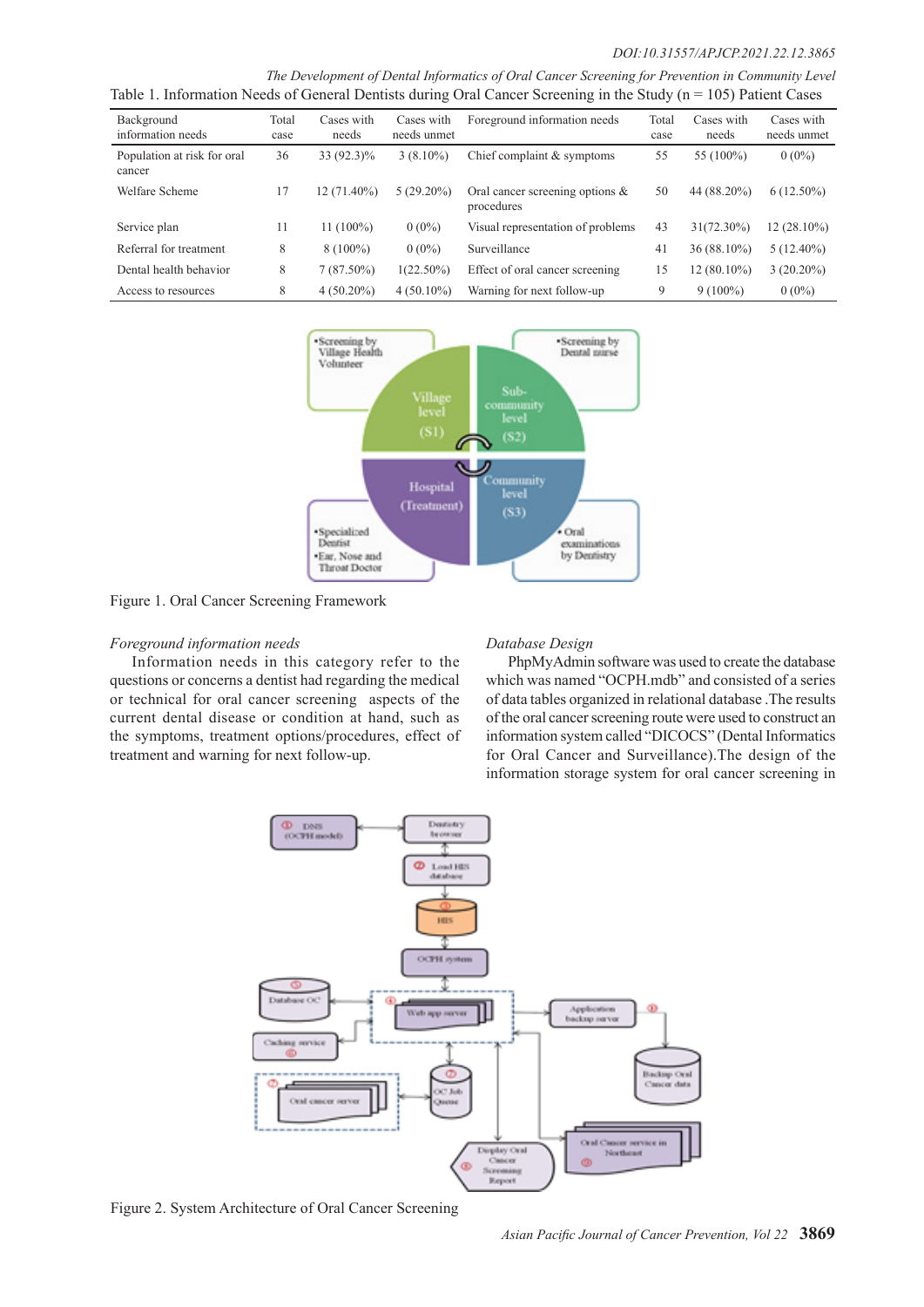#### Table 2. Evaluation of Satisfaction with the Dental Information Program (Oral Cancer Screen)

|                                                                              | Participant      | N              | Mean           | SD.          | Std. Error Mean |
|------------------------------------------------------------------------------|------------------|----------------|----------------|--------------|-----------------|
| The development of agility                                                   | Dentistry        | 8              | 4.25           | 0.463        | 0.164           |
| program                                                                      | Dental Assistant | $\overline{2}$ | $\overline{4}$ | $\theta$     | $\theta$        |
| The development of automated                                                 | Dentistry        | 8              | 4.25           | 0.463        | 0.164           |
| management features response                                                 |                  |                |                |              |                 |
| to requirements of users                                                     | Dental Assistant | 2              | $\overline{4}$ | $\theta$     | $\theta$        |
| Data entry is convenient                                                     | Dentistry        | 8              | 4.63           | 0.518        | 0.183           |
| and easy to verify                                                           | Dental Assistant | $\overline{c}$ | $\overline{4}$ | $\theta$     | $\theta$        |
| Manuals to understand the overall system and lead to a subsystem             | Dentistry        | 8              | 4.13           | 0.641        | 0.227           |
|                                                                              | Dental Assistant | 2              | 5              | $\theta$     | $\theta$        |
| Manuals to identify functionality                                            | Dentistry        | 8              | 4.13           | 0.991        | 0.35            |
| of the system                                                                | Dental Assistant | $\overline{c}$ | 4.5            | 0.707        | 0.5             |
| The system can                                                               | Dentistry        | 8              | 4.25           | 0.463        | 0.164           |
| fast search accurate                                                         | Dental Assistant | 2              | 4.5            | 0.707        | 0.5             |
| The system can fast search accurate                                          | Dentistry        | 8              | 4.25           | 0.463        | 0.164           |
|                                                                              | Dental Assistant | $\overline{2}$ | 5              | $\theta$     | $\overline{0}$  |
| Occupation System can be                                                     | Dentistry        | 8              | 4.25           | 0.463        | 0.164           |
| Storage data completely                                                      | Dental Assistant | $\overline{2}$ | 5              | $\theta$     | $\theta$        |
| System can be reduce the working time of personnel                           | Dentistry        | 8              | 4.25           | 0.707        | 0.25            |
|                                                                              | Dental Assistant | $\overline{c}$ | 5              | $\mathbf{0}$ | $\overline{0}$  |
| Systems allows reduce errors in                                              | Dentistry        | 8              | 4.63           | 0.518        | 0.183           |
| the operation associated with data                                           | Dental Assistant | 2              | 5              | $\theta$     | $\theta$        |
| System allows the preparation of a report presented to the dentist Dentistry |                  | 8              | 4.63           | 0.518        | 0.183           |
| /Managers are rapid                                                          | Dental Assistant | $\overline{c}$ | 4.5            | 0.707        | 0.5             |
| Printing system reports less than                                            | Dentistry        | 8              | 4.63           | 0.518        | 0.183           |
| the original                                                                 | Dental Assistant | $\overline{c}$ | 4.5            | 0.707        | 0.5             |
| The system has useful for patients                                           | Dentistry        | 8              | 4.63           | 0.518        | 0.183           |
|                                                                              | Dental Assistant | $\mathfrak{D}$ | 4.5            | 0.707        | 0.5             |
| You were satisfied to use the system                                         | Dentistry        | 8              | 4.63           | 0.518        | 0.183           |
|                                                                              | Dental Assistant | $\overline{2}$ | 4.5            | 0.707        | 0.5             |

a network model, in which DICOCS is the information center and has a hospital as a research area to record the screening information through an information system. Design of a storage system and an information system in network format Where DICOCS is the information center

and a hospital serves as a client to capture screening data via an information system.

### *System Implementation and User Interface*

This OCPH is implemented utilizing a web-based



Figure 3. The SDLC Design in Risk Groups for Screening and Monitoring of Oral Cancer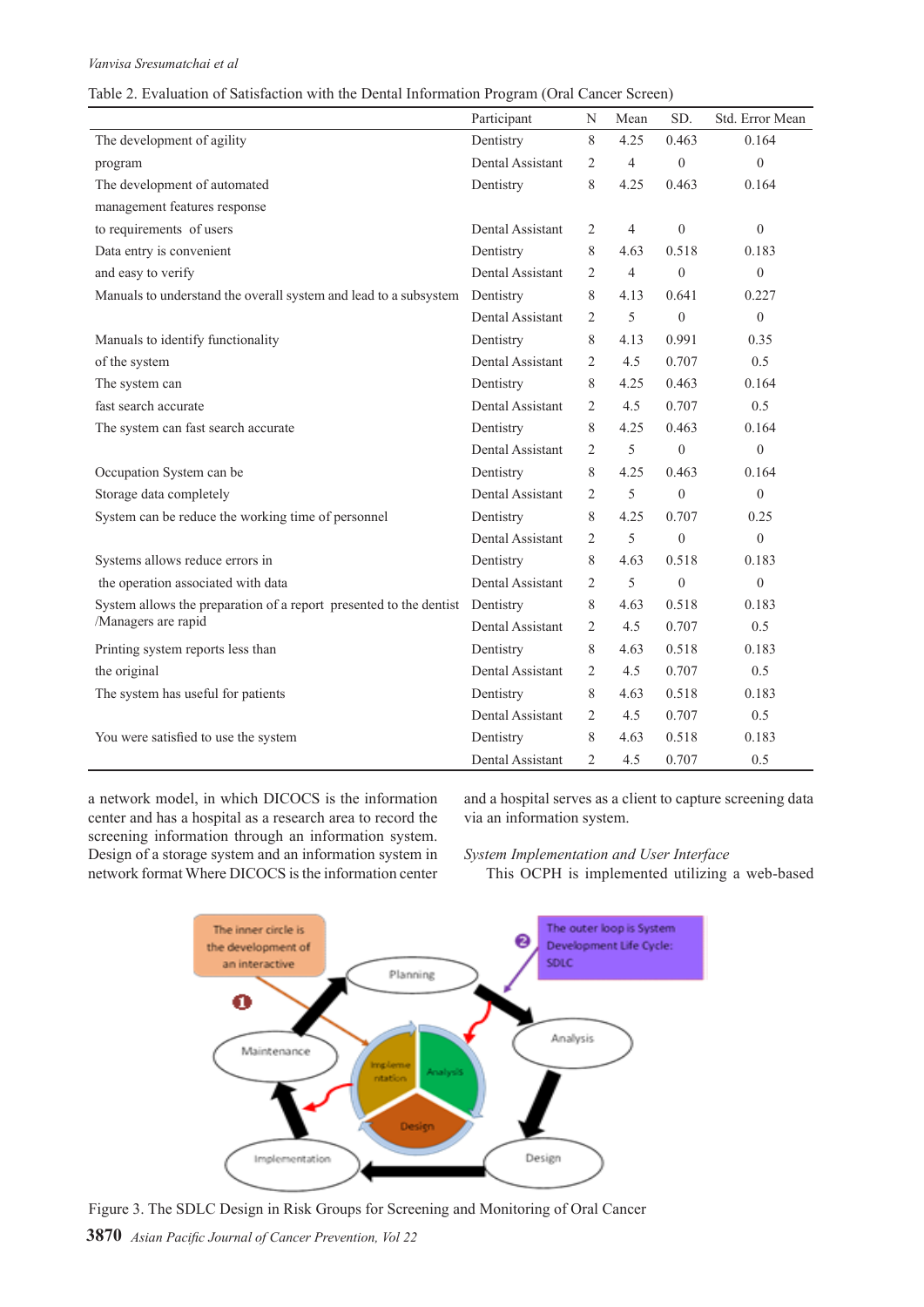*The Development of Dental Informatics of Oral Cancer Screening for Prevention in Community Level*



Figure 4. Schematic Diagram of the OCPH Building Design

application, which is the first dental informatics system, with MySQL as the primary database management system. The database connectivity has been done with PHP and Visual Basic.NET as a third-generation programming language. The Visual Basic language supports rapid application development (RAD) and graphical user interface (GUI), database access, and more running under the .NET Framework. The study included a target group comprising people from four provinces: the Nakhon Ratchasima province (203,685 participants, 177,371 (87.08%) underwent oral cancer screening), the Chaiyaphum province (105,523 participants, 99,155 (94.90%) underwent oral cancer screening), the Buri Ram province (56,946 participants, 85.98% underwent oral cancer screening), and the Surin province (26,242 participants, 87.07% underwent oral cancer screening). The system helped dentists save time when performing oral cancer screening in rural areas and obtaining oral cancer screening data, including monitoring and followup data after oral cancer treatment. In this paper, our team proposed a dental informatics system for use in community oral cancer screening by VHVs, dental nurses, and dentists. We used oral cancer screening information gathered from the home page of OCPHMODEL, which is hosted by Mahidol University, to populate our dental database and simulate the system. Dental specialists use the oral cancer screen information page for the information needed to conduct community surveillance. This proactive dental screening in rural communities detected oral cancer lesions in their early stages.

#### *System Evaluation*

When the development of the application was completed it was web base application and installed on "DICOCS" workstations for trial simulation in the community hospital of Public Health Region Area 9. It was intended that the software be tested on the target population of dentists and dental assistants whose input guided the software development process.

## **Discussion**

Dentists in the study reported a variety of information needs, with inquiries on oral cancer screening protocol, chief complaints and symptoms, treatment options and procedures and parameters of problems at the top of the list. Regarding medical issues, dentists were most concerned about the impact of patients' pre-existing medical and health conditions (e.g., hypertension and diabetes) on their dental problems, especially during on eight type of oral potentially malignant disorders; OPMDs) such as leukoplakia, erythroplakia, palatal lesions in reverse smoker, oral submucous fibrosis, lichen planus, discoid lupus erythematosus, actinic cheilitis, and inherited cancer syndromes . It appears that the rising prevalence of chronic diseases challenges general dentists in their understanding of oral cancer interactions and the impact of multiple drug regimens. The knowledge of these information needs can inform the design of a dental information system, such as an electronic dental record (EDR). For example, in this study, dentists frequently searched for information on oral cancer screening or previous treatments and procedures, such as the clinical description of leukoplakia or lichen planus in the progress notes section of the patient records. Therefore, progress notes could be highlighted and placed in a more prominent position in the layout of the EDR so that during a subsequent visit dentists can access previous treatment information on the first screen without having to search for them.

In this study, some dentists desired more evidence based information. A few dentists were trying to adopt an Evidence-Based Dentistry (EBD) treatment approach, but felt insufficient support due to the lack of evidence based information accessible at the point of care, such as clinical practice guidelines of oral cancer screening, proposed new classification of oral potentially malignant disorders. This is supported by the Hannes and colleagues' study, which reported a lack of up-to-date evidence for devices and products and the complexity of guidelines regarding treatment choices as two major barriers to an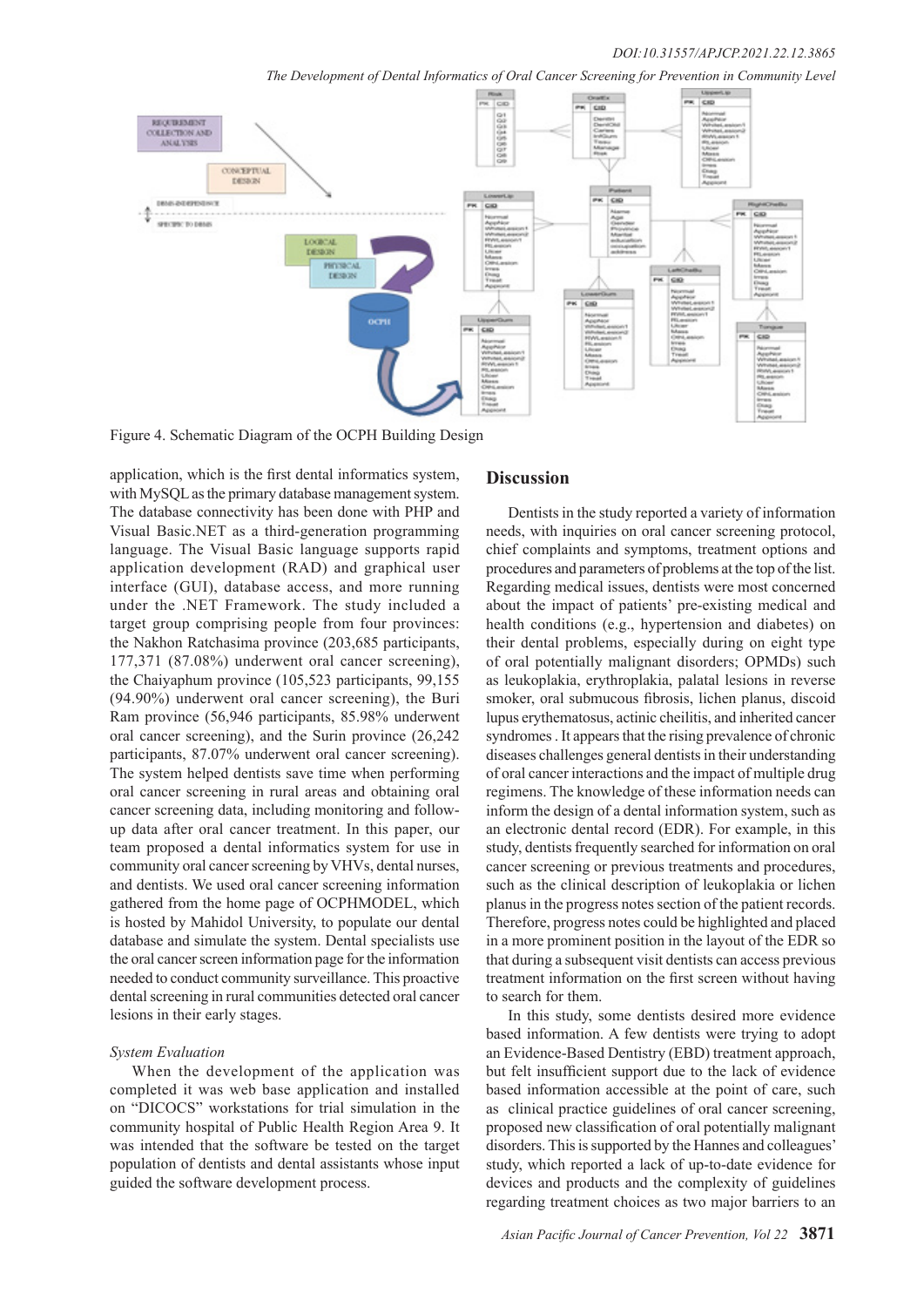#### *Vanvisa Sresumatchai et al*

EBD approach (Hannes et al., 2008). While information on The Cochrane Collaboration's Oral Health Group's website http://www.ohg.cochrane.Org/reviews.html lists 91 published systematic reviews of dental treatments and interventions as of August 2009, there are only three clinical recommendations on the ADA's EBD Website http://ebd.ada.org. Therefore, one focus of dental information systems could be on designing tools that help search for the most up-to-date clinical evidence and guidelines that match patient characteristics and better integrate this information into dental records in userfriendly way.

Getting quicker access to information, especially for the policy maker should be for service plan for oral cancer screening, has also become a pressing need for dentists. Examples in this study show that patient care was sometimes unnecessarily delayed by the slow preauthorization process required by service plain. Policies that include oral cancer screening into service plain of cancer screening help reduce risk for oral cancer in community and would greatly benefit patients by speeding up treatment.

They needed more evidence-based information, yet some had suspicions about the validity of research studies; they wanted to completely switch over to electronic patient records, yet harbored serious doubts about the authenticity and safety of computer data; they called for more cooperation and compliance from patients, yet sometimes did not fully trust what the patients said.

#### *Limitations*

This study has several limitations. First, we interviewed a convenience sample of dentists in Public Health Region 9 area in Thailand who volunteered to participate in the study. They might be systematically different from dentists who did not choose to participate in terms of information needs and source use. As a result, possible selection bias may exist, with this having an unknown impact on the study results. Therefore, caution needs to be taken when generalizing the results to other general dentists. Second, previous research has suggested that the office interview method might incur potential biases in two ways. On one hand, the interview may stimulate the dentists to think of more questions for our interviewer that were not there if they were not asked (Barrie and Ward,1997), on the other hand, dentists and dental nurse may report fewer information needs for oral cancer screening than they normally would due to their reluctance to reveal ignorance in front of the interviewer (Gerrity et al., 1990). However, we are less concerned about the first bias as raising new questions about a patient in retrospection can still be helpful as long as they are important and relevant oral cancer screening to the patient's diagnosis and treatment. Third, given the fast-paced schedule of dentists, it is difficult to conduct in-depth interviews in dental hospital offices; while we tried to follow up with the most crucial questions on the dentists' information needs and source use, time was not sufficient for the dentists and dental nurse to elaborate more on some of their answers.

In conclusion, a challenge for designing useful oral cancer dental information systems in dentistry is to

incorporate evidence-based information based on dentists' information needs and integrate the system seamlessly into the complex dental workflow. As a critical step, we need to identify population at risk for oral cancer screening information needs and source use patterns. This study reveals that general dentists need a variety of information at the point of care, encompassing the medical aspects of dental problems and other issues affecting the condition in oral cancer screening. For optimal patient outcomes, quicker access to comprehensive patient at risk oral cancer and welfare scheme information, better visual representation of patient problems, and access to key evidence-based guidelines of oral cancer treatment are required. These findings can be used to inform the design of dental informatics tools. For example, the development of a comprehensive but easily accessible electronic dental record integrated with high-quality, up-to-date clinical evidence and 2D or 3D visual representation capabilities is a promising direction and guideline for oral cancer screening include image book for eight type of oral potentially malignant disorders .

This study also demonstrates the usefulness of qualitative methods in providing an in-depth understanding of the issues and challenges related to dentists' information needs and source use in clinical settings. Similar techniques can be used to investigate information needs of other members of the profession such as dental specialists and hygienists.

# **Author Contribution Statement**

Study design: Vanvisa Sresumatchai, Boworn Klongnoi. Data collection: Vanvisa Sresumatchai. Data analysis and interpretation: Vanvisa Sresumatchai, Boworn Klongnoi ,Dechavudh Nityasuddhi,Jeeranun Klaewkla,Mongkol Akko. Discussion of the results: Vanvisa Sresumatchai, Boworn Klongnoi. Writing and/ or critical review of the content: Vanvisa Sresumatchai, Boworn Klongnoi, Dechavudh Nityasuddhi, Jeeranun Klaewkla. All authors approved the final version.

#### **Acknowledgements**

Our research team would like to thank the dentists, dental nurses, and village health volunteers of Health Area 9, Nakornchai Burin for their valuable help in this work.

#### *Funding statement*

Vanvisa Sresumatchai received funded by the government budget grant from Mahidol University, Thailand – funding code RES15455.

#### *Origin of the article*

This article was extracted from the research project entitled "Development of Dental Information Center in Oral Cancer Surveillance on Maharat Model and Health Literacy of Oral Cancer Prevention".

#### *Ethical approval*

Ethical approval for the study was obtained from the Research Ethics Committee of Faculty of Dentistry and